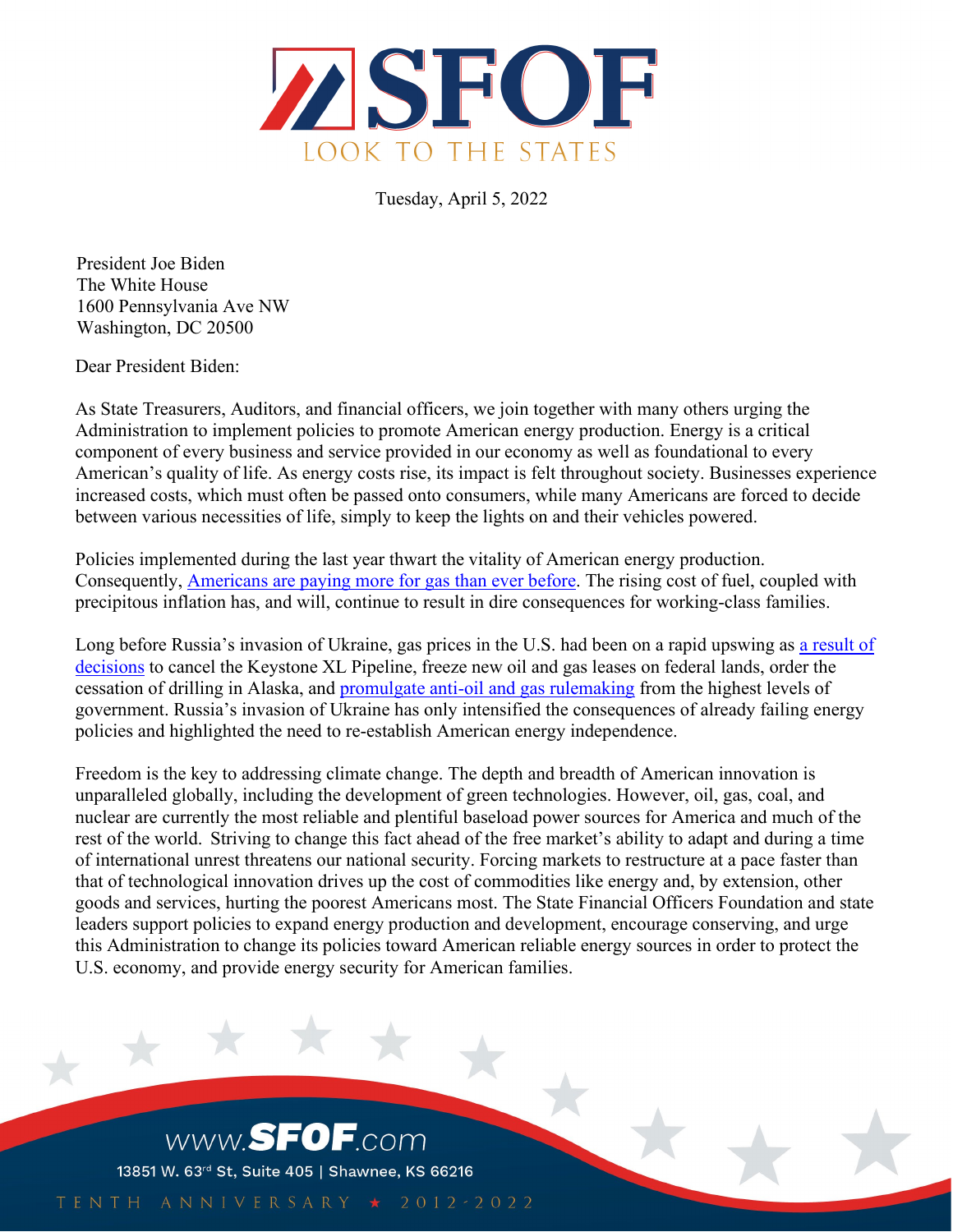We also believe the White House should be spearheading a call to invest in American energy instead of pursuing ESG initiatives that divide American energy businesses and discourage investment in these reliable energy industries.

Instead of [asking Americans to purchase electric vehicles—](https://nypost.com/2021/11/29/buttigieg-slammed-for-urging-electric-car-buying-to-counter-gas-prices/)which is simply not an option for a great number of Ameri[can families—government leaders should](https://nypost.com/2021/11/29/buttigieg-slammed-for-urging-electric-car-buying-to-counter-gas-prices/) eliminate barriers to and expand development of these critical resources, bringing down the price of gas at the pump. Most Americans cannot afford to purchase an electric vehicle or equip their home with a full set of solar panels, and many in rural America need traditional fuel to run the trucks that service their farms and help feed their communities. The American people urgently need cheaper oil and gas and this Administration has the power to make this happen. SFOF state leaders urge you to support traditional energy industries in their desire to ramp up production in the U.S. by providing certainty on oil and natural gas leasing by compelling the Department of Interior (DOI) to meet deadlines and honor its obligation to lease on federal lands and waters.

Finally, it is critical to global stability that America regain energy independence. In 2019, America was [a](https://www.instituteforenergyresearch.org/fossil-fuels/gas-and-oil/the-united-states-was-energy-independent-in-2019-for-the-first-time-since-1957/)  [net exporter of reliable energy r](https://www.instituteforenergyresearch.org/fossil-fuels/gas-and-oil/the-united-states-was-energy-independent-in-2019-for-the-first-time-since-1957/)esources, producing more energy than we used. Yet, many European countries today stand frozen in the face of Russian aggression, unable to implement bans on Russian oil and gas, because Russia [is the largest supplier of oil and gas in Europe.](https://www.shorenewsnetwork.com/2022/02/28/ukraine-crisis-proves-the-need-for-domestic-fossil-fuel-production-industry-groups-say/) As America watches these events unfold on the world stage, we should be preparing our nation to become a beacon of hope by tapping into our vast resources, helping supply our allied nations. Replacing Russian natural gas with U.S. natural gas that burns 40% cleaner would provide America with a major win economically and environmentally.

The Russian invasion of Ukraine exposed just how detrimental international dependence on oil and gas has been for countries like Germany, whose commitment to green energy resulted in significant [reliance](https://www.instituteforenergyresearch.org/international-issues/germanys-dependence-on-fossil-fuels-and-russian-gas/) [on Russian oil](https://www.instituteforenergyresearch.org/international-issues/germanys-dependence-on-fossil-fuels-and-russian-gas/) [and gas.](https://www.instituteforenergyresearch.org/international-issues/germanys-dependence-on-fossil-fuels-and-russian-gas/) This type of energy dependence culminates in weak foreign policy—where nations are dependent on oppressive, expansionist foreign powers just to keep their lights on.

War is a brutal reminder that we cannot afford to become dependent on despotic leaders for our energy needs. America cannot make the mistake of seeking to supplement Russian oil with oil from [other](https://www.cnn.com/2022/03/08/politics/joe-biden-saudi-arabia-venezuela-iran-russia-oil/index.html)  [oppressive](https://www.cnn.com/2022/03/08/politics/joe-biden-saudi-arabia-venezuela-iran-russia-oil/index.html) [regimes like Venezuela and Iran.](https://www.cnn.com/2022/03/08/politics/joe-biden-saudi-arabia-venezuela-iran-russia-oil/index.html) We urge you to support, promote, and incentivize traditional energy production in the United States, thereby strengthening global stability and prioritizing the needs of American families over partisan special interest groups.

Sincerely,

John Murante Derek Kreifels Nebraska State Treasurer Chief Executive Officer

2022 SFOF National Chair **State Financial Officers Foundation** 



TENTH ANNIVERSARY \* 2012-2022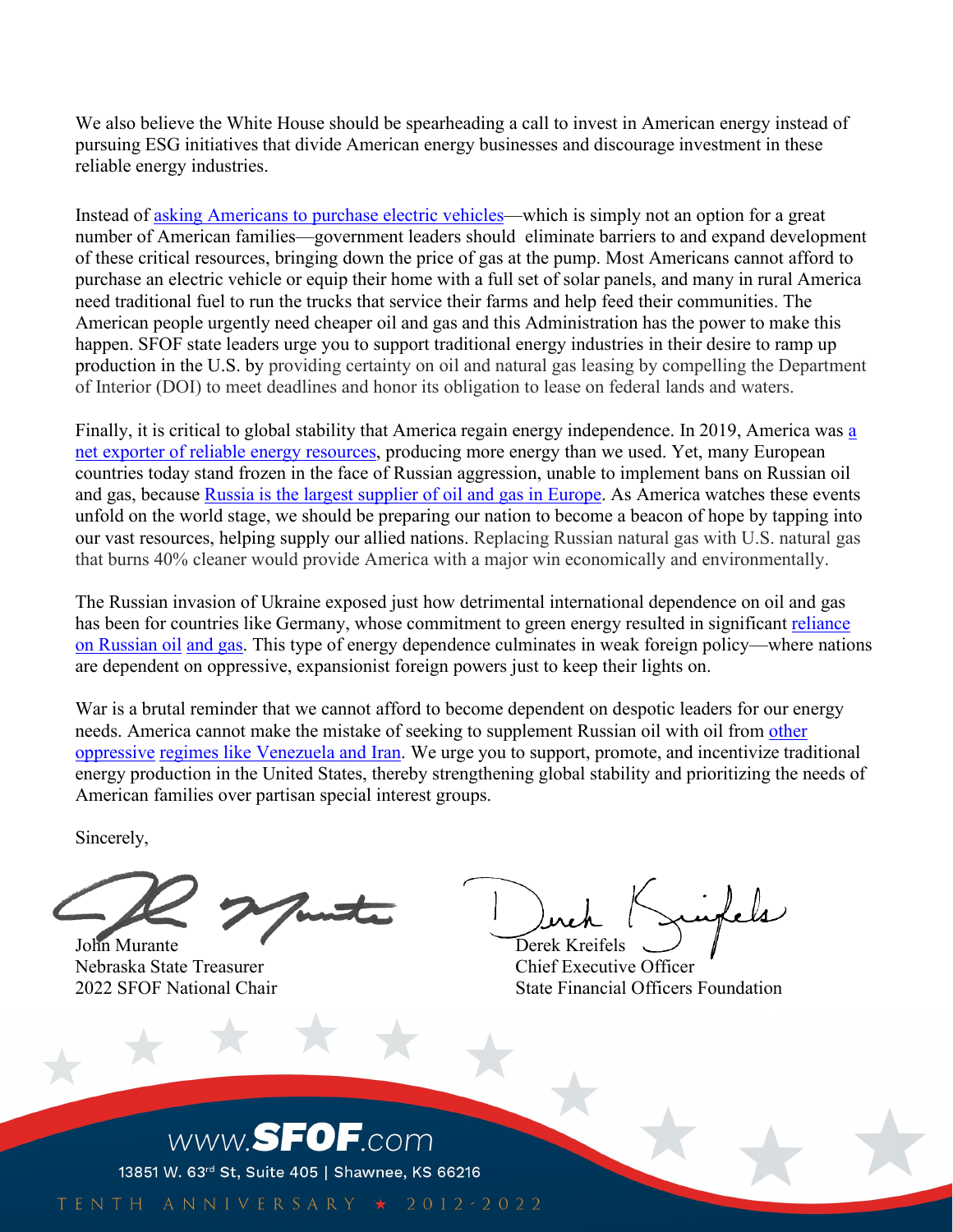Titapatrick

Scott Fitzpatrick Dennis Milligan Missouri State Treasurer Arkansas Treasurer of State 2022 SFOF National Vice Chair 2022 SFOF Past National Chair

John Dougall John Schroder Utah State Auditor Louisiana State Treasurer

Lucenda Mahoney

Lucinda Mahoney Kimberly Yee Alaska Commissioner of Revenue **Arizona State Treasurer** Arizona State Treasurer

Jenne Willegan

ha ha Schwaler

2022 SFOF Auditor At-Large 2022 SFOF National Policy Committee Chair

Asea Lea

Andrea Lea Arkansas Auditor of State

Steve McCoy<br>Georgia State Treasurer<br>Jaho State Treasurer Georgia State Treasurer

73

athing

Julie a. Elbrern

## www.SFOF.com

13851 W. 63rd St, Suite 405 | Shawnee, KS 66216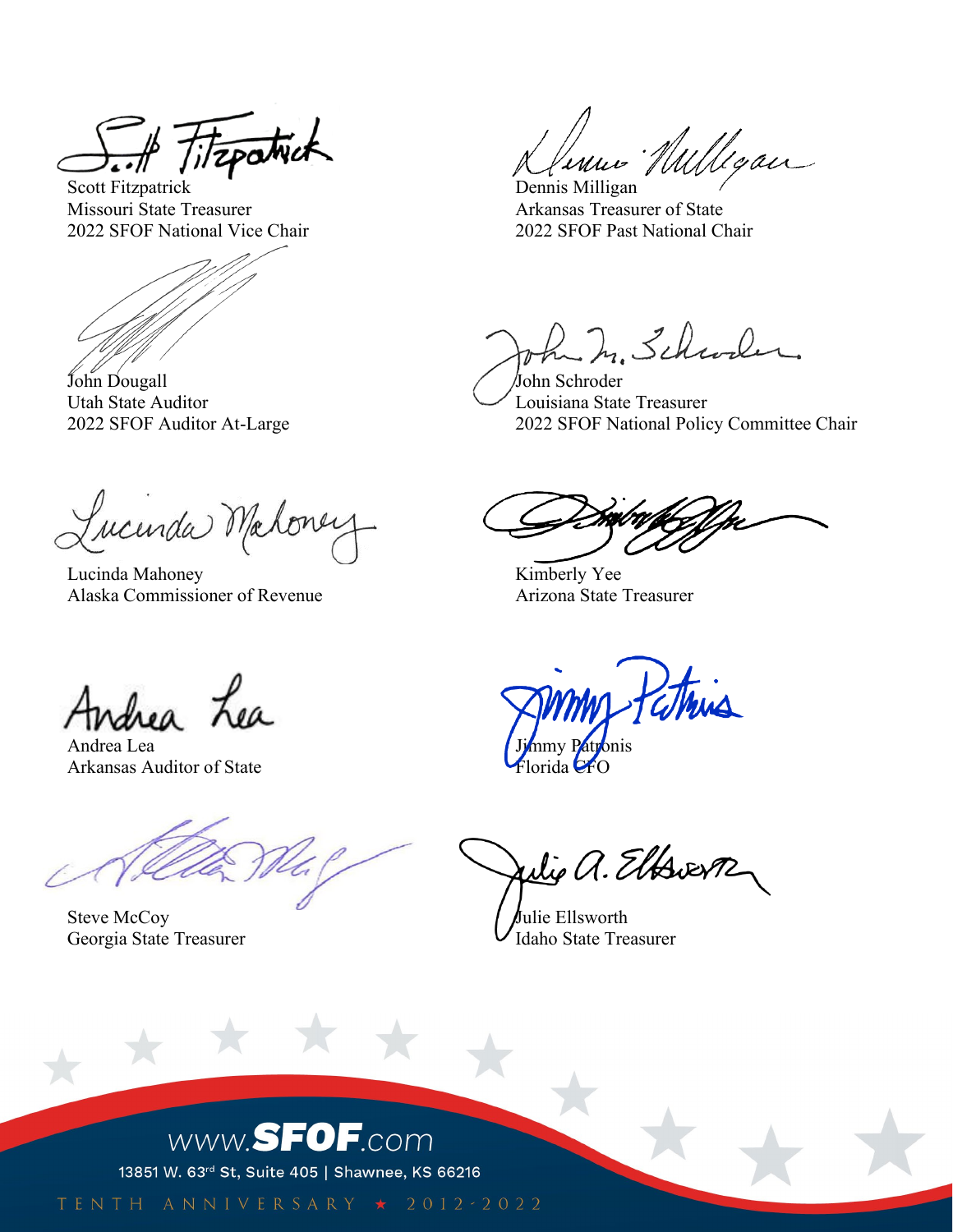Killy M. Mitchell

Kelly Mitchell **Allison Ball** 

Mike Harmon David McRae

ale 7. Folwall, CH.

Dale Folwell, C.P.A. Thomas Beadle North Carolina State Treasurer North Dakota State Treasurer

duit Sprague

Robert Sprague Randy McDaniel

Stacy Garrity Curtis Loftis, Jr.

大大

alhão Ball

Indiana State Treasurer **Indiana** State Treasurer Kentucky State Treasurer

Kentucky State Auditor Mississippi State Treasurer

andy M (1) anie

Ohio State Treasurer Oklahoma State Treasurer

Jostin

Pennsylvania State Treasurer South Carolina State Treasurer

## www.SFOF.com

13851 W. 63rd St, Suite 405 | Shawnee, KS 66216